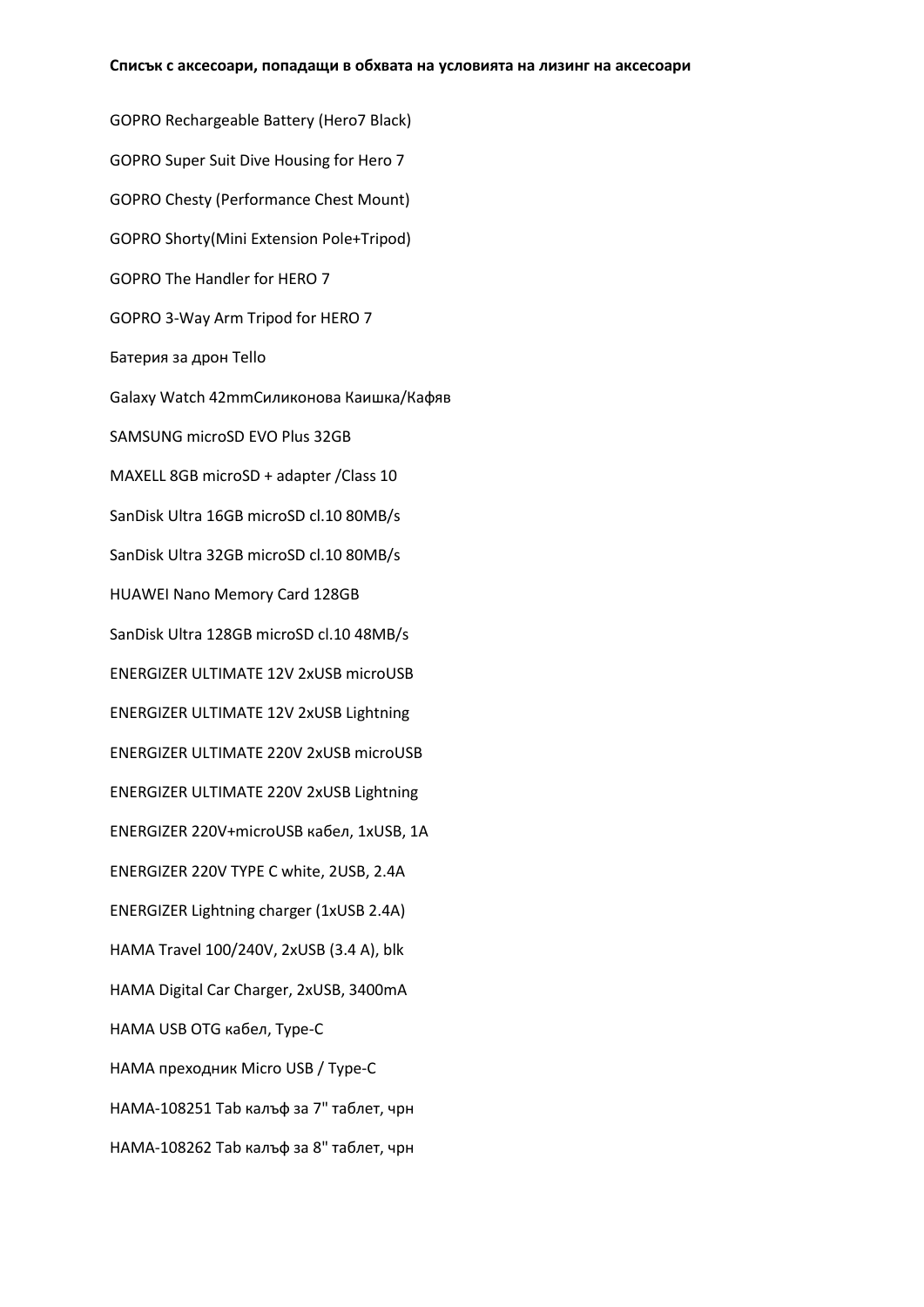F&R BT speaker Rockbox Cube Fabriq /blk F&R BT speaker Rockbox Cube Fabriq /blu F&R BT speaker Rockbox Round Fabriq /blu F&R BT speaker Rockbox Round Fabriq /trq CANYON Tablet Case (7-8 inch) White CANYON Tablet Case (7-8 inch) Brown CANYON Tablet Case (7-8 inch) Dark Green CANYON Tablet Case (8-9 inch) Light Blue CANYON Tablet Case (8-9 inch) Orange CANYON Tablet Case (8-9 inch) Navy Blue CANYON Tablet Case (8-9 inch) Dark Grey Transcend Pre. 128GB microSD cl10 60MB/s SanDisk Ultra 16GB microSD cl.10 48MB/s SanDisk Ultra 32GB microSD cl.10 48MB/s SanDisk Ultra 64GB microSD cl.10 48MB/s SanDisk Ultra 64GB microSD cl.10 80MB/s SanDisk Ultra 128GB microSD cl.10 80MB/s Team Group 16GB microSD Cl.10 / 80 MB/s Team Group 32GB microSD Cl.10 / 80 MB/s Integral 32GB microSD Class 10, 80 MB/s Plantronics Explorer 80 /Black Plantronics Explorer 500 Multi-Point /Bl Plantronics M55 Multi-Point /Black Plantronics ML15 /Black Jabra BT2047 /BT 2.1, MultiUse /Black Jabra Halo Fusion /BT 4, MultiUse /Black HAMA USB 3.0/Type-C кабел, 1.8m, черен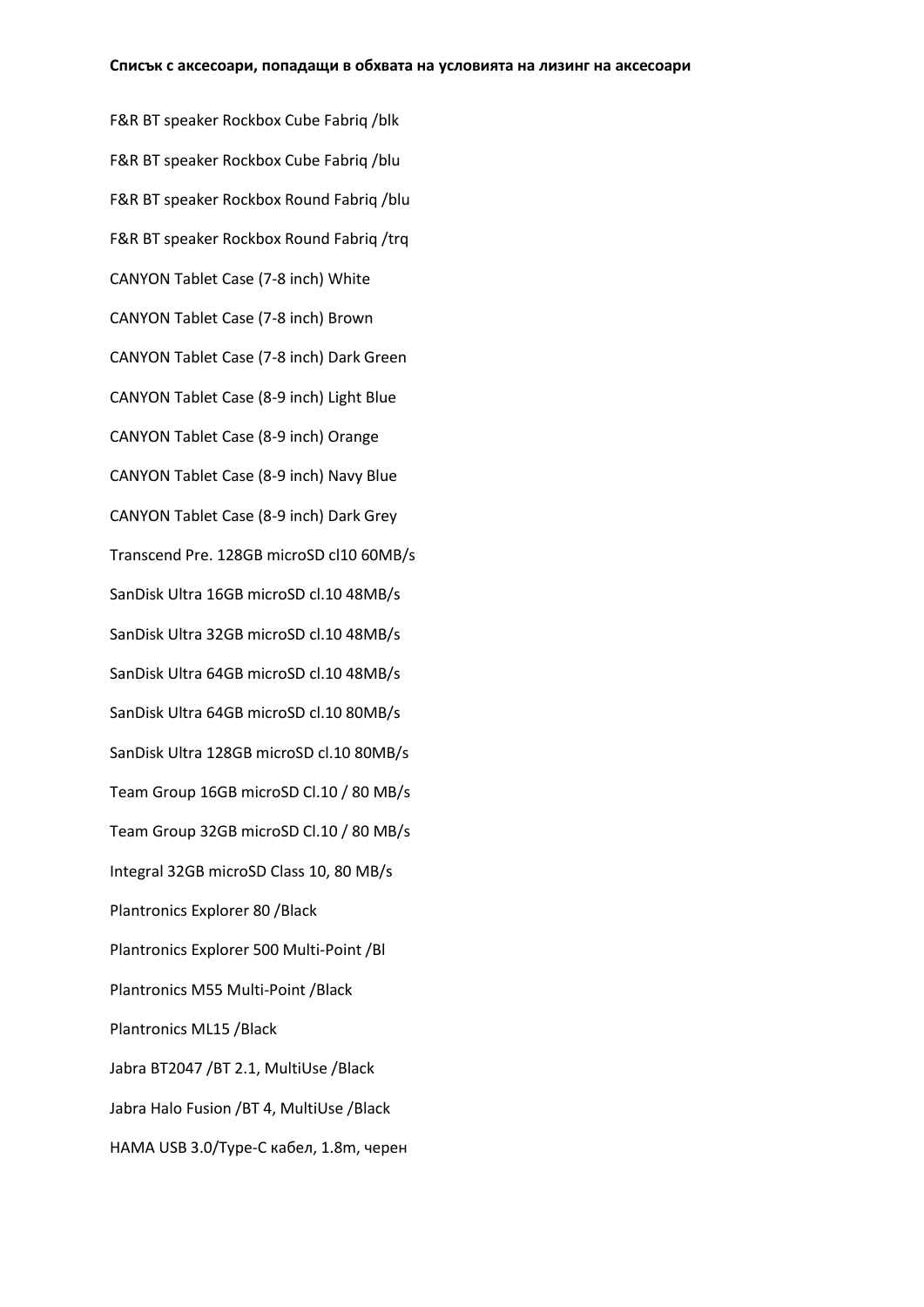HAMA USB 3.1/Type-C кабел, 1.5m, черен HAMA USB Type-C кабел с LED, 1m, черен HAMA Lightning кабел с LED, 1м, бял HAMA Lightning кабел, MFI, 1м, бял 4Smarts Basic USB-C Data кабел 1м /черен HAMA Travel charger, 1xUSB, 1000 mA, blk HAMA 220V microUSB 1A fixed / black HAMA Wireless Charger QI-UFC 10, White APPLE 5W USB power Adapter (EU) SAMSUNG Travel Adapter AFC TA white HUAWEI Fast Charger AP32 USB-C Cable HUAWEI USB 2.0 Type-C кабел / 1m / бял HAMA Car 12V microUSB 1A fixed / black HAMA Car 12/24 V, 2xUSB (4800 mA), black HAMA Travel, 100/240V, 2xUSB (4.8 A) Blk HAMA Elite microUSB кабел /metal 0.75m 4Smarts Basic Micro-USB кабел 1м /черен ENERGIZER Micro-USB кабел 1.2м /черен HAMA "Joy" Power Pack, 7800 mAh /black HAMA "Joy" Power Pack, 13000 mAh /black HAMA "X7" Power Pack, 7800 mAh, black HAMA "X13" Power Pack, 13000 mAh /black HAMA Joy PRO Power Pack 15600 mAh /black SP S200 външна батерия 20 000 mAh /black HAMA microUSB кабел/shielded/0.75m/black F&D Bluetooth Speaker W4 Mint & Yellow F&D Bluetooth Speaker W4 Red & Black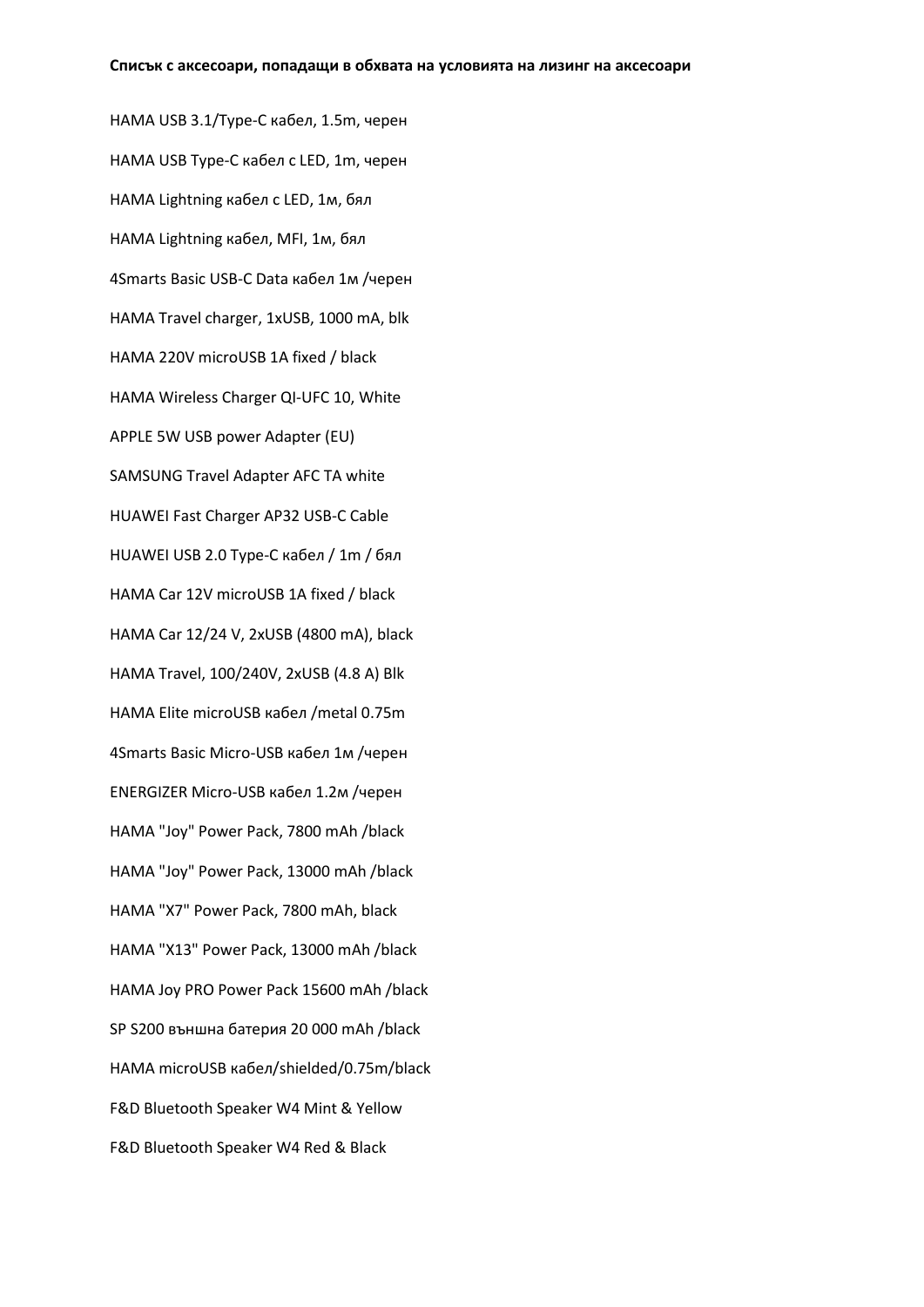HAMA-108271 Piscine калъф за 8" таблет F&R Rockbox Brick Fabriq Edition /black F&R Rockbox Brick Fabriq Edition /blue HAMA Rockman-L колонка Black /Blue HAMA Rockman-L колонка Black /Red Блутут колонка JBL GO 2 Orange F&R Caps Wireless Headphones /black F&R Caps Wireless Headphones /white F&R Caps Wireless Headphones /blue F&R Powerbank 6000 mAh /1xUSB 2.4A/black iRing Пръстен за телефон / универсален HAMA Пръстен за телефон / универсален Team Group USB 3.1 флаш памет 16GB Team Group USB 3.1 флаш памет 32GB Team Group USB 3.1 флаш памет 64GB HAMA Laeta Twin FlashPen 64GB /grey Kingston DT 100 USB 3.0 флаш памет 16GB Kingston DT 100 USB 3.0 флаш памет 32GB Kingston DT 106 USB 3.0 флаш памет 16GB Kingston DT 106 USB 3.0 флаш памет 32GB Jabra Drive + Car Holder Gift Box APPLE EarPods, Lightning / mmtn2zm/a APPLE Lightning to 3.5mm adapter APPLE Lightning to USB Cable (1 m) HAMA Universal Smartphone Holder #173896 HAMA Universal InCar Holder Kit #173880 HAMA Mагнитна стойка за телефон / черен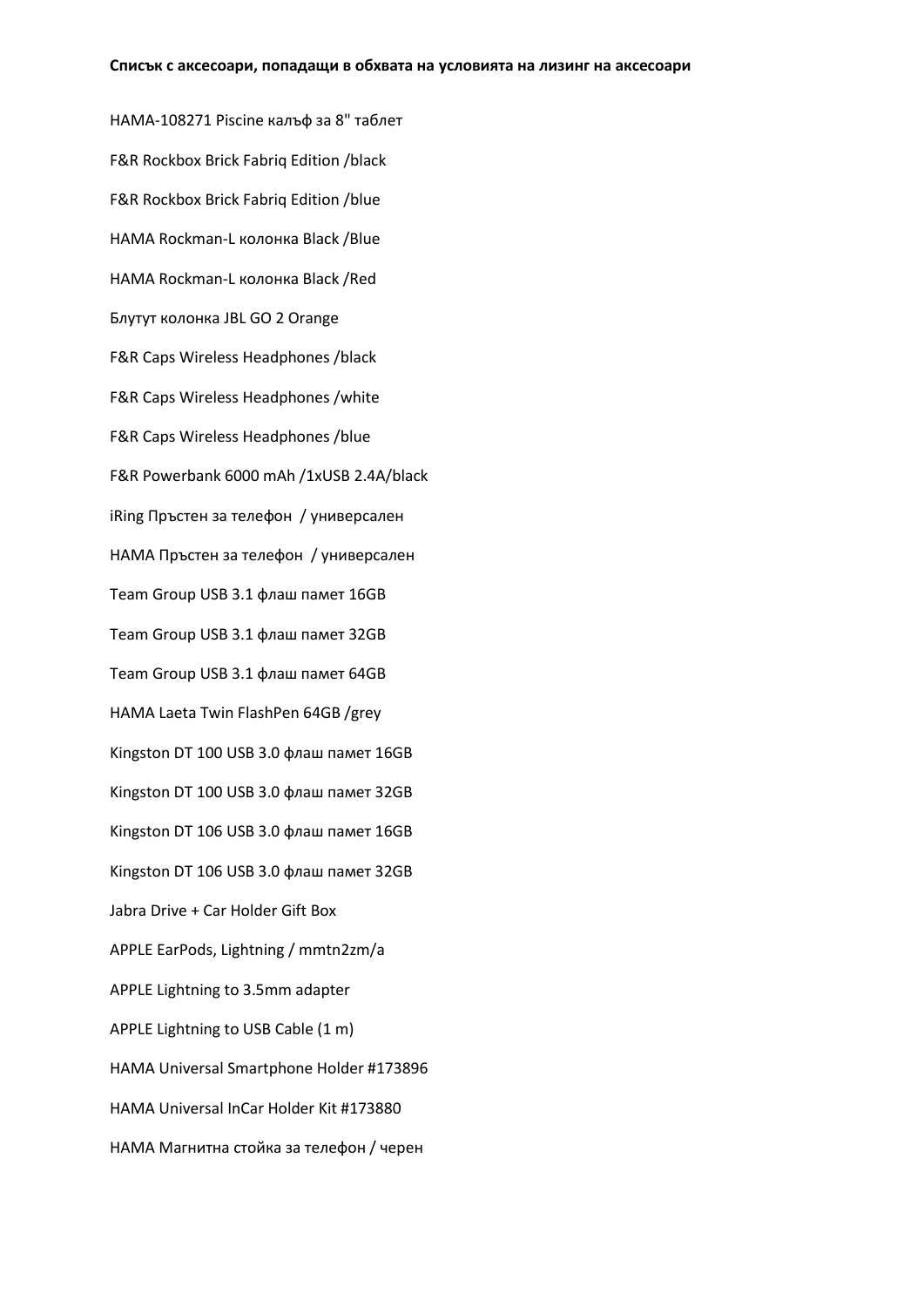HAMA Магнитна стойка универсална / черен HAMA "Basic+" In-Ear Headset /black HAMA "Basic+" In-Ear Headset /white HAMA "Basic+" In-Ear Headset /red HAMA "Basic+" In-Ear Headset /blue XIAOMI Mi Earphones Basic TRUST Spila Kids Headphone /Car TRUST Spila Kids Headphone /Giraffe TRUST Spila Kids Headphone /Flower ONANOFF Standart Kids Headphone /Blue ONANOFF Standart Kids Headphone /Pink ONANOFF Explore Kids Headphone /Blue ONANOFF Explore Kids Headphone /Pink 4Smarts Qualcomm 3.0 Quick Charge/12-24V HAMA Qualcomm Quick Charge 3.0 / 220V HAMA Qualcomm Quick Charge 3.0 /12-24V HAMA Grey Crystal Cover /iPhone SE HAMA Black Cozy Cover / iPhone X HAMA Pink Cozy Cover / Galaxy S9 HAMA Pink Cozy cover / Galaxy S9+ HAMA Black Ultra Slim / Galaxy S10 HAMA Grey Cozy Cover / Galaxy S10 HAMA Black Ultra Slim / Galaxy S10 Plus HAMA Crystal Clear cover Huawei P20 Lite HAMA Crystal Clear cover Huawei P20 HAMA Crystal Clear cover Huawei P20 Pro HAMA UltraSlim cover Huawei P20 Lite blk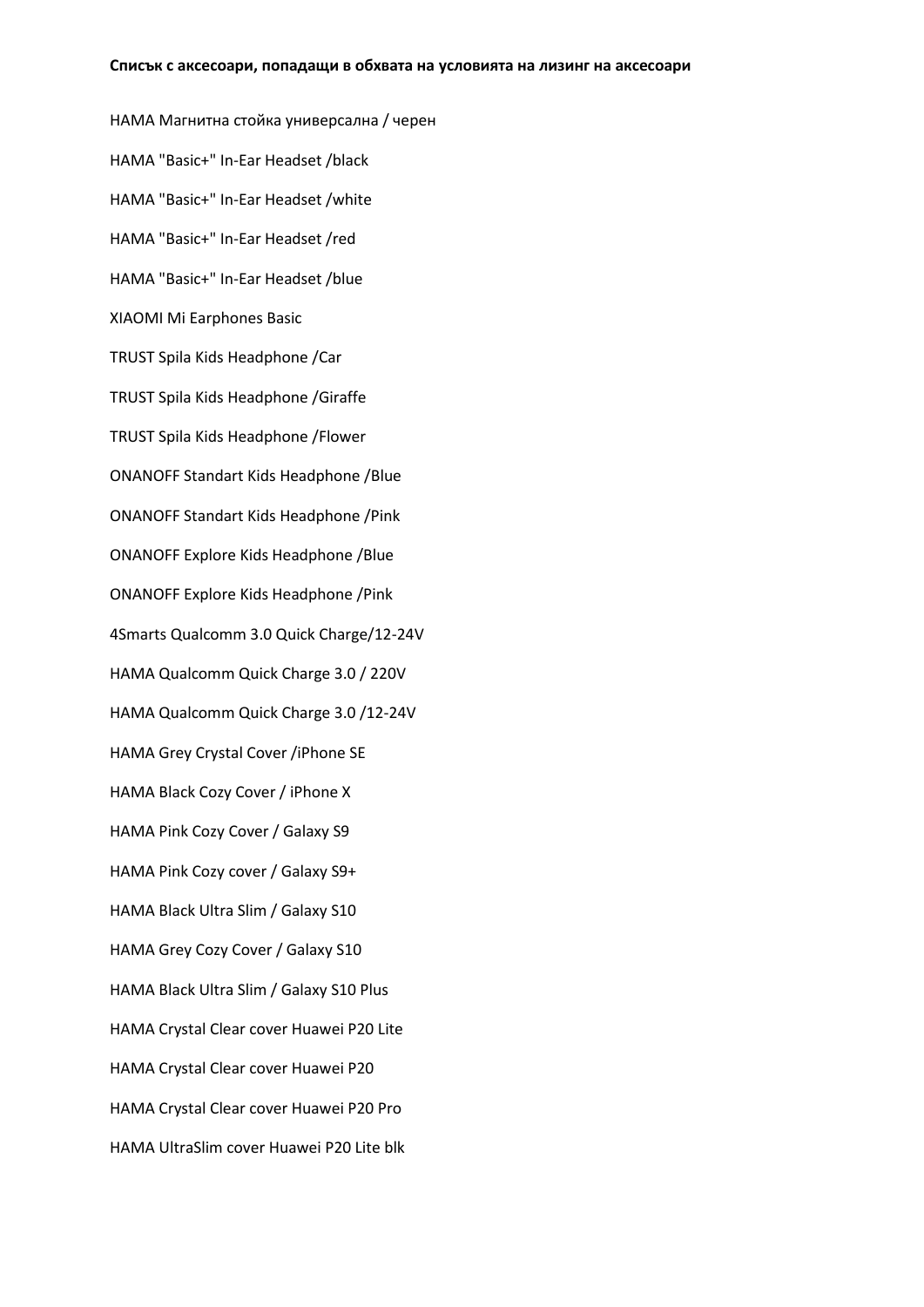HAMA UltraSlim cover Huawei P20 Black Spigen Case Neo Hybrid Gunmetal S9 Plus Spigen Case Neo Hybrid Purple S9 Plus Spigen Case Crystal Blossom CC S9 Plus Spigen Case Neo Hybrid Gunmetal S9 Spigen Case Neo Hybrid Purple S9 Spigen Case Crystal Blossom CC S9 Spigen Case Crystal Blossom Nat iPhone X Spigen Case Neo Hybrid Bl iPhone 8 Plus Spigen Case Neo Hybrid Bl iPhone 8 Spigen Case Rugged Armor Huawei P20 Spigen Case Rugged Armor Huawei P20 Pro Spigen Case Rugged Armor Honor 10 Spigen Case Liquid Crystal Honor 10 OXO trans soft cover / NOKIA 2.1 2018 OXO black soft cover / NOKIA 2.1 2018 OXO trans soft cover / NOKIA 3.1 2018 OXO trans soft cover / NOKIA 5.1 2018 OXO Trans cover / XIAOMI POCOPHONE F1 OXO trans soft cover / NOKIA 1 Plus MLS TPU Trans Cover+Pro Film /MLS Range MLS TPU Trans Cover + Pro Glass/MX 2019 OXO Screen Glass / SAMSUNG A7 OXO Screen Glass / XIAOMI Redmi 6A OXO Screen Glass / HUAWEI Y5 2018 OXO Screen Glass / HUAWEI Y6 2018 OXO Screen Glass / HUAWEI Y7 Prime 2018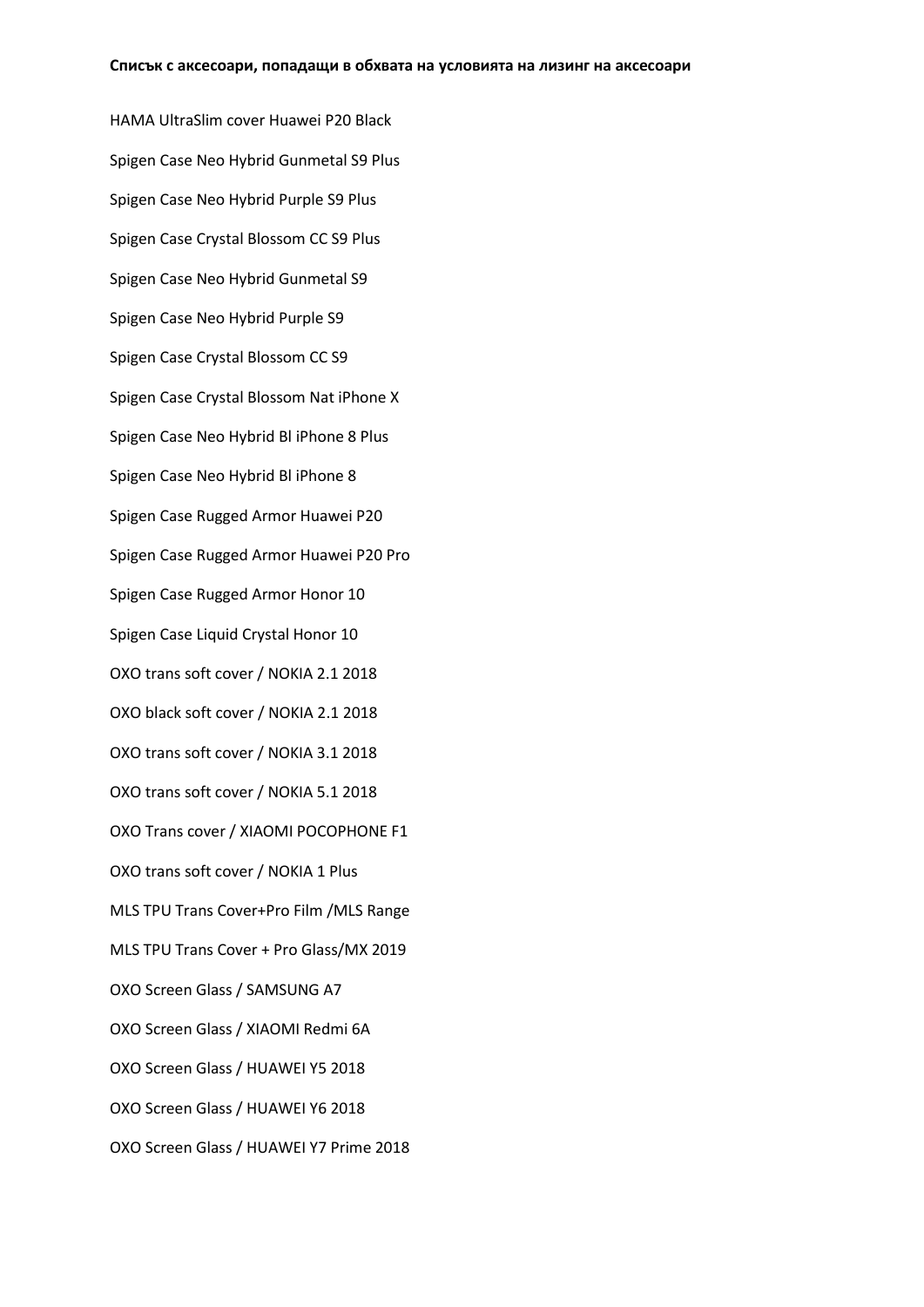OXO Screen Glass / SAMSUNG J4+/J6+ OXO Screen Glass / HUAWEI P30 Lite OXO Screen Glass / Galaxy A40 OXO Screen Glass / Galaxy A50 OXO Screen Glass / Galaxy A70 HAMA Tempered Glass / iPhone SE HAMA Protective Glass / Galaxy A6 HAMA Protective Glass / Galaxy A6 Plus HAMA Full-screen Glass / Galaxy S9 HAMA Full-screen Glass / Galaxy S9+ HAMA Full-screen Glass / HUAWEI P20 Pro HAMA Protective Glass /Huawei P20 Lite HAMA Protective Glass /Huawei P20 HAMA Premium Crystal Glass /Galaxy A8 CELLY Tempered Glass / SAMSUNG Xcover 4 CELLY Full Glass / HUAWEI Mate 20 CELLY 3D GLASS /HUAWEI Mate 20 Pro CELLY EASY GLASS / HUAWEI P20 Pro CELLY 3D GLASS / HUAWEI P30 Pro CELLY Full Glass / HUAWEI P30 CELLY Full Glass / HUAWEI P30 Lite CELLY EASY GLASS / iPhone 8/7/6/6s CELLY Tempered FULL GLASS/Galaxy J6 2018 ENERGIZER Tempered Glass 3D / Galaxy S9 CELLY Tempered Glass 2D / Galaxy S8 Plus CELLY Tempered Glass 3D / Galaxy S9 CELLY Tempered Glass 3D / Galaxy S9 Plus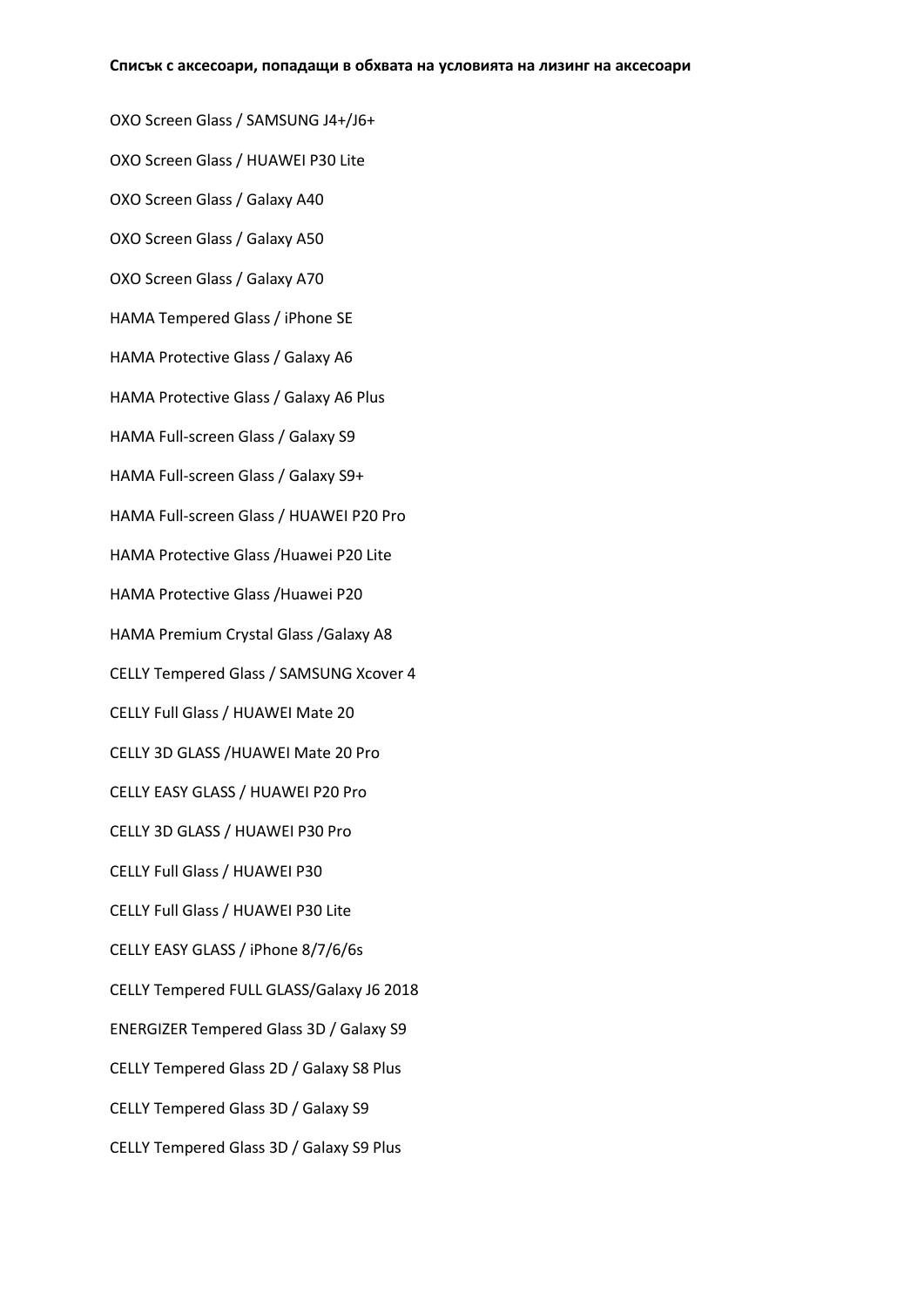CELLY Tempered Glass 2D / Galaxy Note 8 CELLY 3D GLASS /Galaxy Note 9 black CELLY EASY GLASS / IPHONE X CELLY EASY GLASS / IPHONE XR CELLY EASY GLASS / IPHONE XS Max CELLY TPU Trans Cover / HUAWEI P30 Pro CELLY TPU Trans Cover / HUAWEI P30 CELLY TPU Trans Cover / HUAWEI P30 Lite CELLY Custodia Universal L / black CELLY Custodia Universal L / blue EIGER 3D GLASS Case Friendly/Galaxy S10 EIGER 3D GLASS Case Friendly/Galaxy S10+ EIGER 3D Full Screen Glass / Galaxy S10e SAMSUNG Silicone Cover - S8 /Silver SAMSUNG Silicone Cover - S8 /Blue SAMSUNG Clear Cover - S8 /Violet SAMSUNG Silicone Cover - S8 Plus /Blue SAMSUNG Clear Cover - S8 Plus /Black SAMSUNG ClearView Stand - S9 /Black SAMSUNG Dual Layer Cover - J6 2018/Black SAMSUNG Dual Layer Cover - J6 2018 /Gold SAMSUNG Dual Layer Cover - A6 /Black SAMSUNG Dual Layer Cover - A6 /Gold SAMSUNG Dual Layer Cover - A6 Plus/Black SAMSUNG Dual Layer Cover - A6 Plus/Gold SAMSUNG Clear Cover - S9 /Trans SAMSUNG Silicone Cover - S9 /Black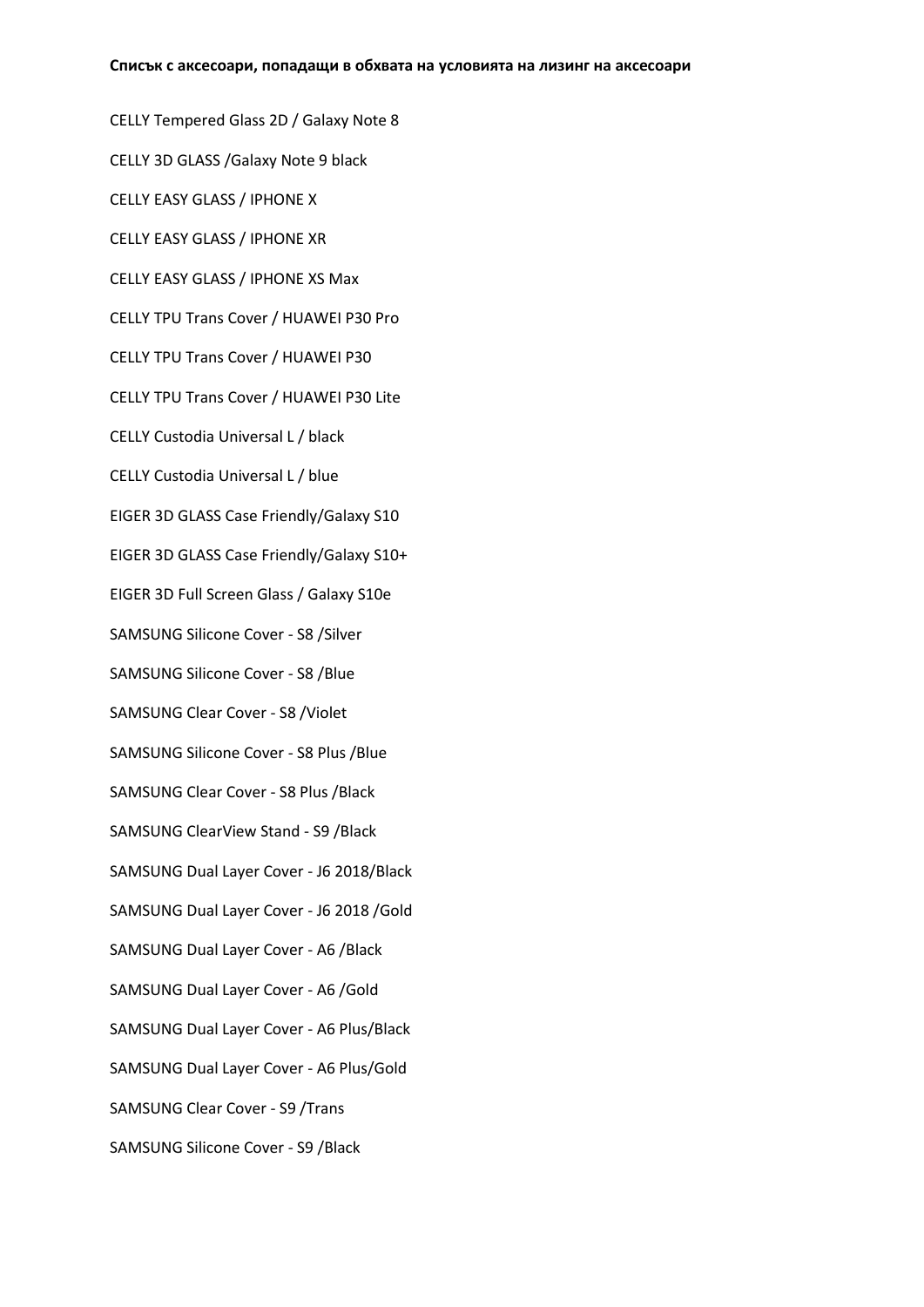SAMSUNG Silicone Cover - S9 /Pink SAMSUNG Silicone Cover - S9 /Blue SAMSUNG ClearView Stand - S9 Plus /Black SAMSUNG Clear Cover - S9 Plus /Trans SAMSUNG Silicone Cover - S9 Plus /Black SAMSUNG Silicone Cover - S9 Plus /Blue SAMSUNG Clear View Cover - S10e /Black SAMSUNG Clear View Cover - S10e /Green SAMSUNG Clear View Cover - S10e /White SAMSUNG Silicone Cover - S10e / Black SAMSUNG Pattern Cover - S10e/Black&Green SAMSUNG Silicone Cover - S10e / Navy SAMSUNG Clear view cover - S10 / Black SAMSUNG Clear view cover - S10 / White SAMSUNG Clear view cover - S10 / Green SAMSUNG Silicone Cover - S10 / Black SAMSUNG Silicone Cover - S10 / White SAMSUNG Silicone Cover - S10 / Green SAMSUNG Silicone Cover - S10 / Navy SAMSUNG Clear Cover - S10 / Trans SAMSUNG Clear view cover - S10+ / Black SAMSUNG Clear view cover - S10+ / White SAMSUNG Clear view cover - S10+ / Green SAMSUNG Silicone Cover - S10+ / Black SAMSUNG Silicone Cover - S10+ / White SAMSUNG Silicone Cover - S10+ / Green SAMSUNG Silicone Cover - S10+ / Navy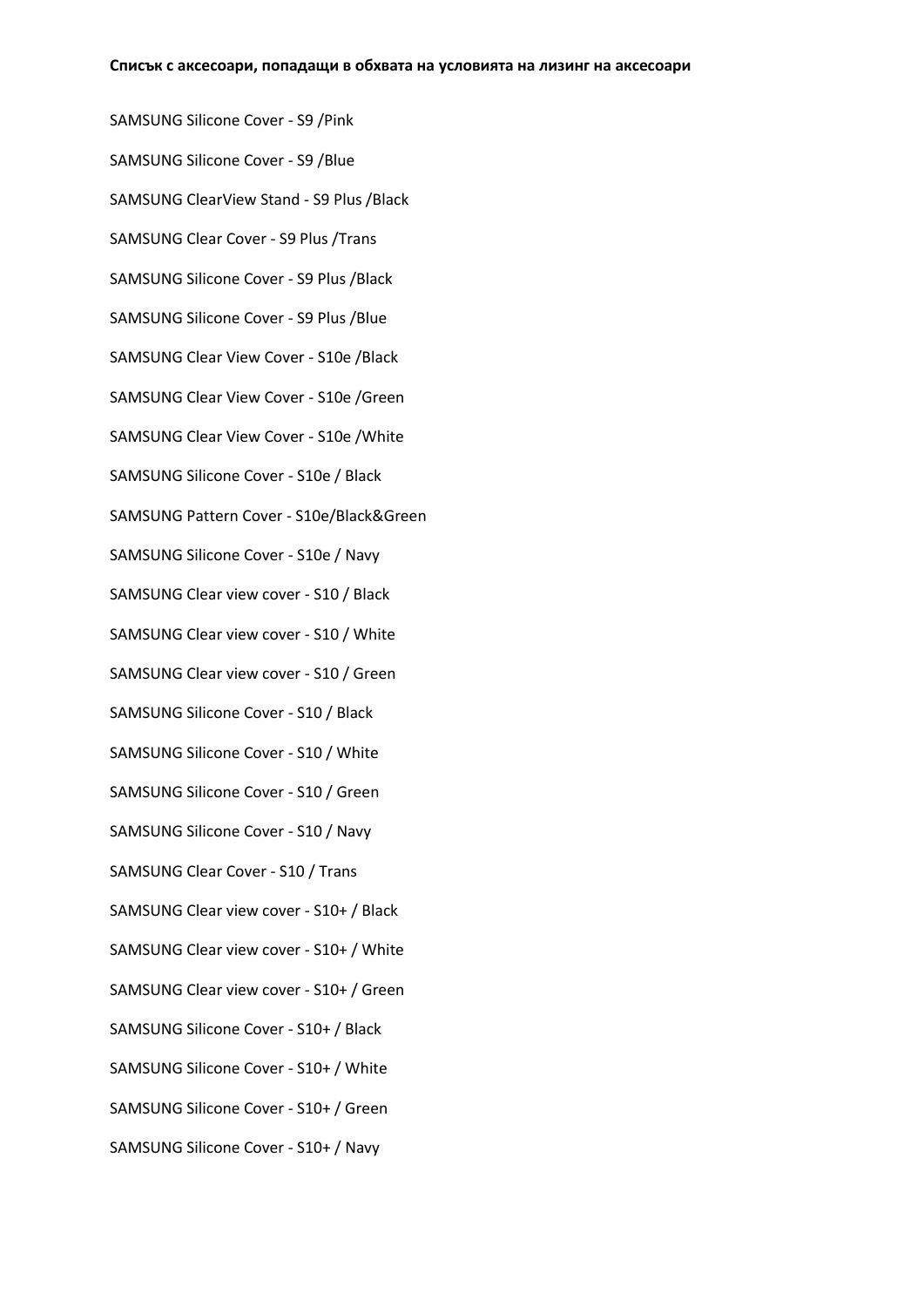SAMSUNG Clear Cover - S10+ / Trans XIAOMI Mi Temperature/Humidity Monitor XIAOMI Mi Power Bank 2S 10000 mAh/Silver XIAOMI Mi Power Bank 2S 10000 mAh/Black HONOR 10 Lite / Flip Cover Black HONOR 10 Lite / Flip Cover Blue HONOR View 20 / Wallet Cover Black HONOR View 20 / Wallet Cover Blue HONOR View 20 / Silicone Case Black HONOR View 20 / Silicone Case Blue Power Bank 2,600 mAh ULTRON RealPower PB 2,600 Alu HUAWEI P20 / Smart View Cover /Black HUAWEI P20 / Silicon Case /Black HUAWEI P20 / Silicon Case /Deep Blue HUAWEI P30 /PC Trans Case HUAWEI P30 / Silicon Case /Black HUAWEI P30 / Silicon Case /Red HUAWEI P30 / Silicon Case /Blue HUAWEI P30 / Smart View Cover /Black HUAWEI P30 / Smart View Cover /Pink HUAWEI P20 Pro / Silicon Case /Black HUAWEI P20 Pro / Color PC case / Blue HUAWEI P20 Pro / Smart View Cover /Blue HUAWEI P20 Pro / Smart View Cover /Black HUAWEI P30 Pro /PC Trans Case HUAWEI P30 Pro / Silicon Case /Black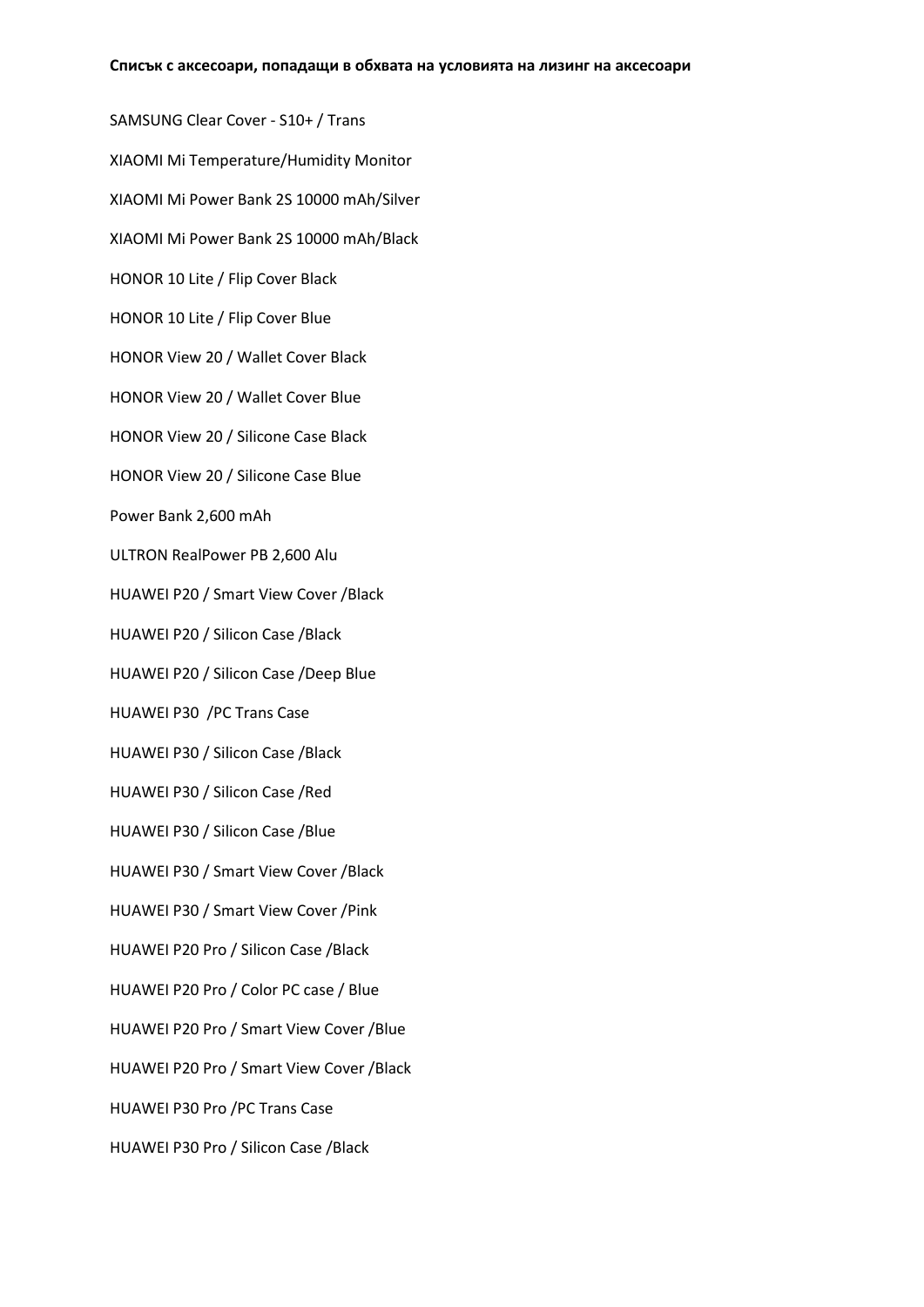HUAWEI P30 Pro / Silicon Case /Red HUAWEI P30 Pro / Silicon Case /Blue HUAWEI P30 Pro /PU Case /Black HUAWEI P30 Pro / Smart View Cover /Black HUAWEI P30 Pro / Smart View Cover /Pink HUAWEI P20 Lite / TPU Trans Case HUAWEI P30 Lite / TPU Flower Blue Case HUAWEI P30 Lite / TPU Blue Lines Case HUAWEI P30 Lite / TPU Flower Black Case HUAWEI P30 Lite / View Cover /Black HUAWEI P30 Lite / View Cover /Blue HUAWEI P30 Lite / View Cover /Pink HUAWEI P30 Lite / Wallet Cover /Black HUAWEI P30 Lite / Wallet Cover /Blue HUAWEI Y6 2018 / PC Trans Case HUAWEI Y5 2018 / PC Trans Case HUAWEI Y7 Prime (2018) / TPU Trans Case HUAWEI Y6 2019 / TPU Trans Case HUAWEI Y7 2019 / TPU Trans Case HUAWEI P Smart 2019 / Silicon Trans Case HUAWEI P Smart 2019 / Flip Cover / Black HUAWEI P Smart 2019 / Flip Cover /Blue HUAWEI Mate 20 Lite / TPU Trans Case HUAWEI Mate 20 Lite / View Cover Black HUAWEI Mate 20 Lite / View Cover Blue HUAWEI Mate 20 / TPU Trans Case HUAWEI Mate 20 /Silicone Case Light Blue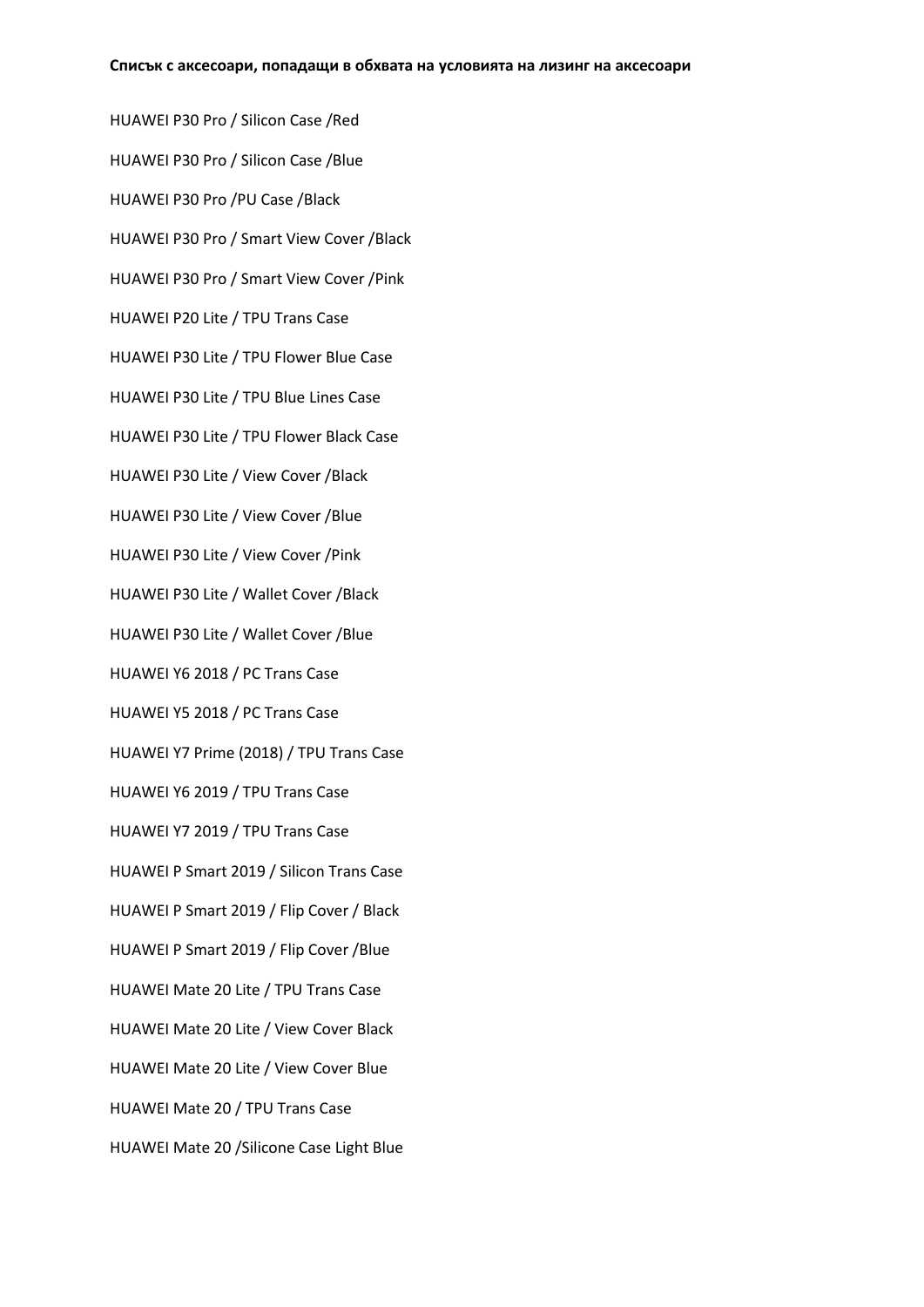HUAWEI Mate 20 / View cover Black HUAWEI Mate 20 Pro / TPU Trans Case HUAWEI Mate 20 Pro / Silicone Case LB HUAWEI Mate 20 Pro / View cover Black HUAWEI Mate 20 Pro /View cover Deep Blue SAMSUNG Gradation cover J4 Plus / Black SAMSUNG Gradation cover J6 Plus / Black SAMSUNG Gradation cover J6 Plus / Red SAMSUNG Clear Cover / Note 8 Transparent SAMSUNG Protective Cover / Note 8 Black SAMSUNG Alcantara Cover / Note 8 Khaki SAMSUNG Clear View Stand / Note 9 Black SAMSUNG Leather Wallet Cover/Note9 Black SAMSUNG Silicone Cover / Note 9 Black SAMSUNG Clear View Stand / Note 9 Blue SAMSUNG Silicone Cover / Note 9 Blue SAMSUNG Clear View Stand/Note 9 Lavender SAMSUNG Silicone Cover / Note 9 Lavender SAMSUNG Gradation cover A7 2018 / Black SAMSUNG Gradation cover A7 2018 / Blue SAMSUNG Gradation cover A7 2018 / Gold SAMSUNG Neon Flip cover / A8 2018 Black SAMSUNG Gradation cover A20e /Black SAMSUNG Gradation cover A20e /Violet SAMSUNG Gradation cover A20e /Pink SAMSUNG Gradation cover A40 /Black SAMSUNG Gradation cover A40 /Violet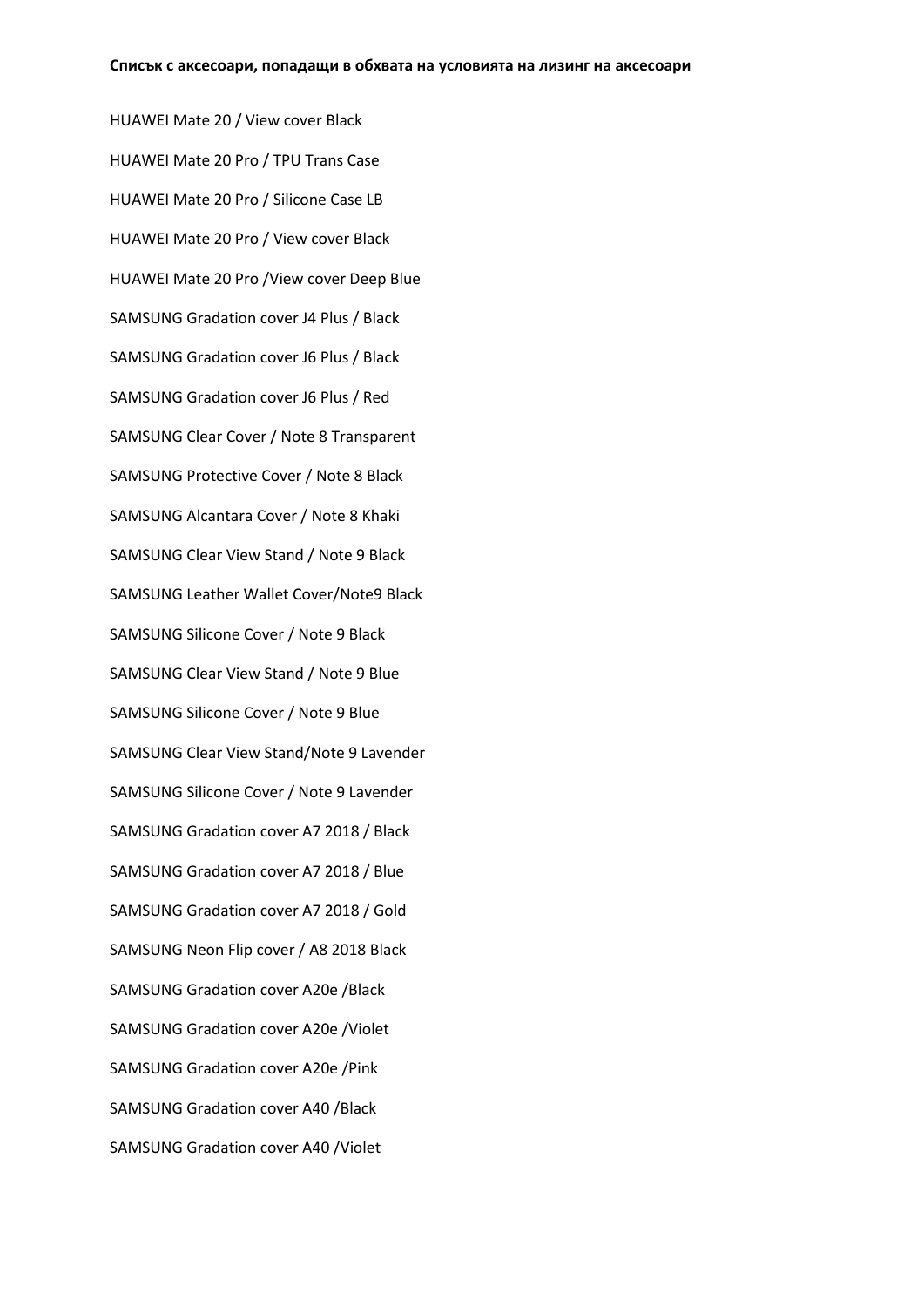SAMSUNG Gradation cover A40 /Pink SAMSUNG Gradation cover A50 /Black SAMSUNG Gradation cover A50 /Violet SAMSUNG Gradation cover A50 /Pink CL Temp Glass 3D /Galaxy S8 Plus Black 3MK Hard Glass / HUAWEI Y5 2019 ENERGIZER Temp. Glass / HUAWEI Y5 2018 ENERGIZER Temp. Glass / HUAWEI Y6 2018 ENERGIZER Tempered Glass iPhone SE ENERGIZER Tempered Glass / iPhone 8 ENERGIZER Tempered Glass / iPhone 8 Plus OXO trans soft cover / HUAWEI Y6 2018 OXO trans soft cover / HUAWEI Y5 2018 OXO trans soft cover / Galaxy A10 OXO black cover / XIAOMI Mi A2 lite ENERGIZER Temp. Glass / NOKIA 2.1 2018 ENERGIZER Temp. Glass / NOKIA 3.1 2018 ENERGIZER Temp. Glass / NOKIA 5.1 2018 ENERGIZER Temp. Glass / SAMSUNG J3 2017 ENERGIZER Temp. Glass / HUAWEI P8 lite ENERGIZER Temp Glass HUAWEI Mate 20 lite ENERGIZER Temp Glass XIAOMI Redmi Note 5 ENERGIZER Temp Glass XIAOMI Redmi 6A ENERGIZER Temp Glass XIAOMI Redmi S2 ENERGIZER Temp Glass XIAOMI Mi A2 lite ENERGIZER Temp Glass XIAOMI Mi 8 4Smarts second glass / Alcatel 1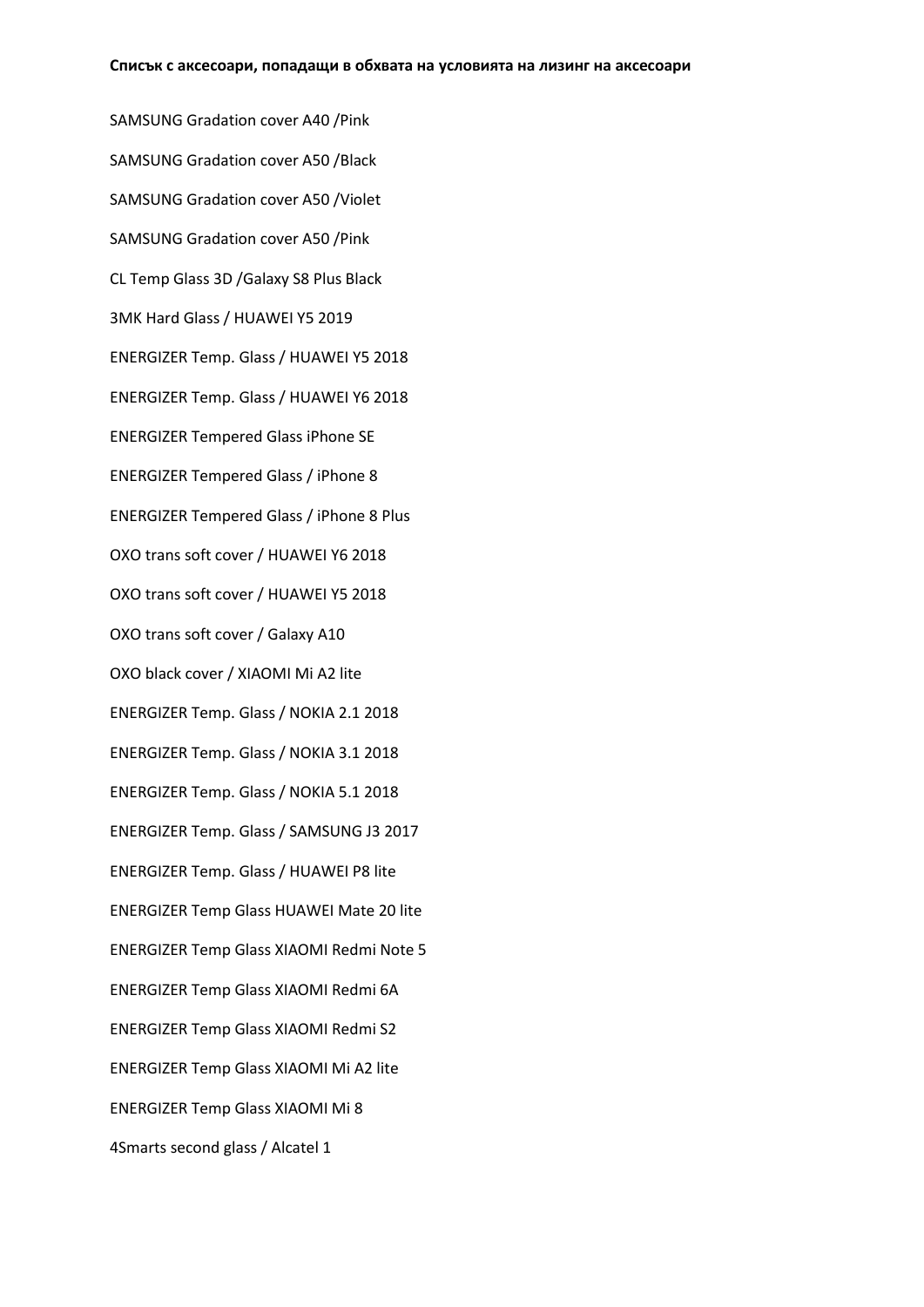4Smarts second glass / Alcatel 1 2019 4Smarts second glass / Honor 7A 4Smarts second glass / Honor 8X 4Smarts second glass / Honor 10 4Smarts glass / HUAWEI Y7 Prime 2018 4Smarts second glass / Moto E5 4Smarts second glass / NOKIA 1 Plus 4Smarts second glass / Nokia 2.1 2018 4Smarts second glass / Nokia 5.1 Plus 4Smarts second glass / Nokia 7.1 2018 4Smarts second glass / SAMSUNG J6+/J4+ 4Smarts second glass / SAMSUNG A9 2018 4Smarts second glass / POCOPHONE F1 4Smarts second glass / iPhone 8/7/6/6s 4Smarts second glass / iPhone XR 4Smarts second glass / iPhone XS 4Smarts second glass / iPhone XS Max 4Smarts second glass / HONOR 10 lite 4Smarts second glass / HONOR 20 lite 4Smarts second glass / HUAWEI Y5 2018 4Smarts second glass / HUAWEI Y6 2018 4Smarts second glass / HUAWEI Y6 2019 4Smarts second glass / HUAWEI Y7 2019 4Smarts second glass/HUAWEI P Smart 2019 4Smarts Second Glass Curved /HUAWEI P30 4Smarts second glass/HUAWEI Mate 20 Lite 4Smarts curved glass/HUAWEI Mate 20 Pro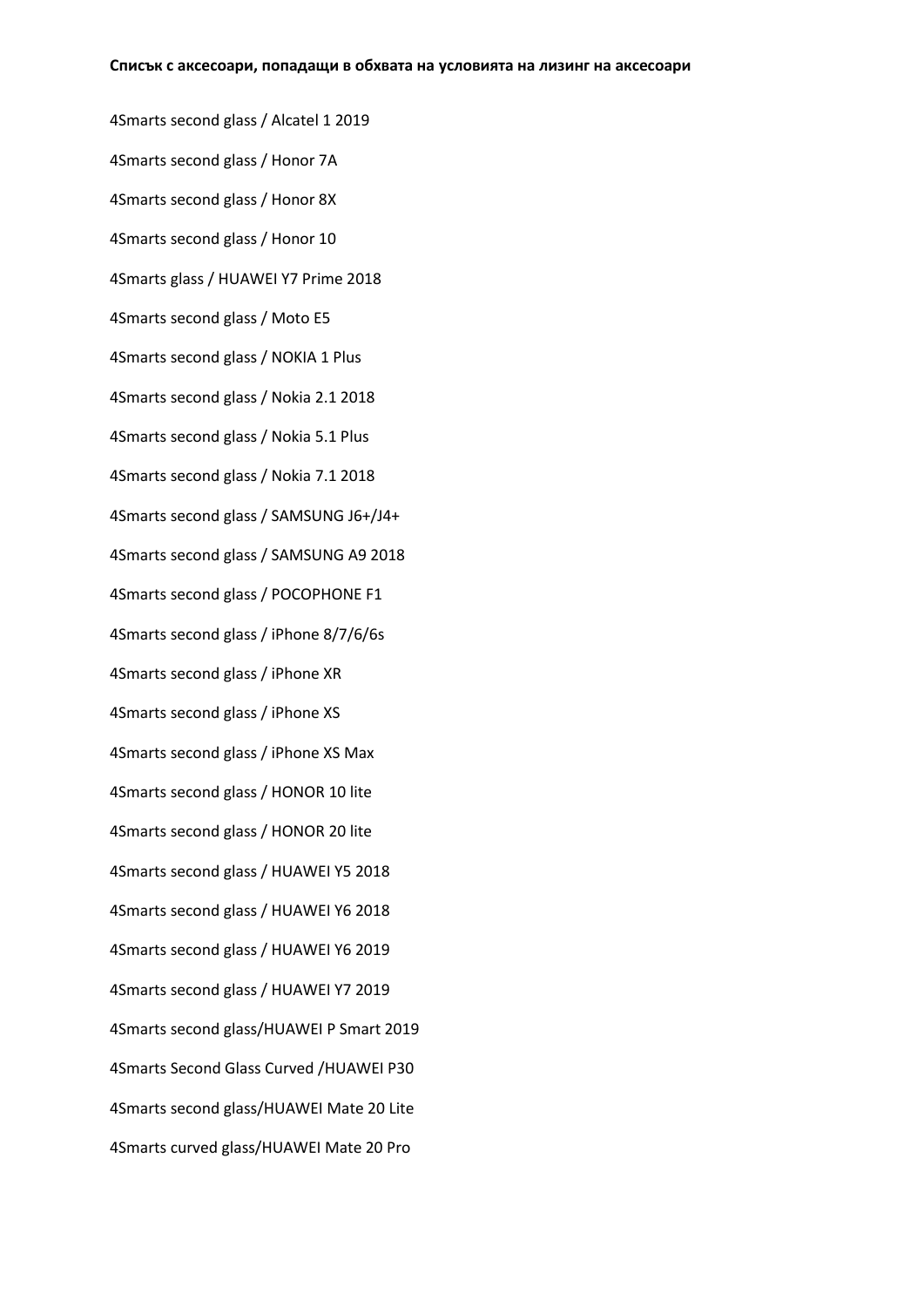4Smarts second glass / NOKIA 3.1 Plus 4Smarts second glass / NOKIA 8.1 4Smarts second glass / SAMSUNG J6 2018 4Smarts second glass / SAMSUNG A7 4Smarts second glass /XIAOMI Mi 8 Lite 4Smarts second glass/XIAOMI Mi8 Explorer 4Smarts second glass / Galaxy A10 4Smarts second glass / Galaxy A20e 4Smarts second glass / Galaxy A40 4Smarts second glass / Galaxy A50 4Smarts second glass / Galaxy A70 4Smarts Second Glass Privacy /iPhone XS 4Smarts Second Glass Privacy /iPhone XR 4Smarts Second Glass Privacy / XS Max 4Smarts invisible slim case / Honor 8X 4Smarts invisible slim case / Honor 10 4Smarts slim case Black/ HONOR 20 lite 4Smarts invisible slim case / Moto E5 4Smarts invisible case / Nokia 5.1 Plus 4Smarts invisible case / Nokia 7.1 2018 4Smarts invisible case / Galaxy J6 Plus 4Smarts invisible case / Galaxy A9 2018 4Smarts invisible case / POCOPHONE F1 4Smarts invisible case / HUAWEI Y5 2019 4Smarts Premium Wallet Case / iPhone 6s 4Smarts slim case Black/ iPhone 6s 4Smarts slim case Gold / iPhone 6s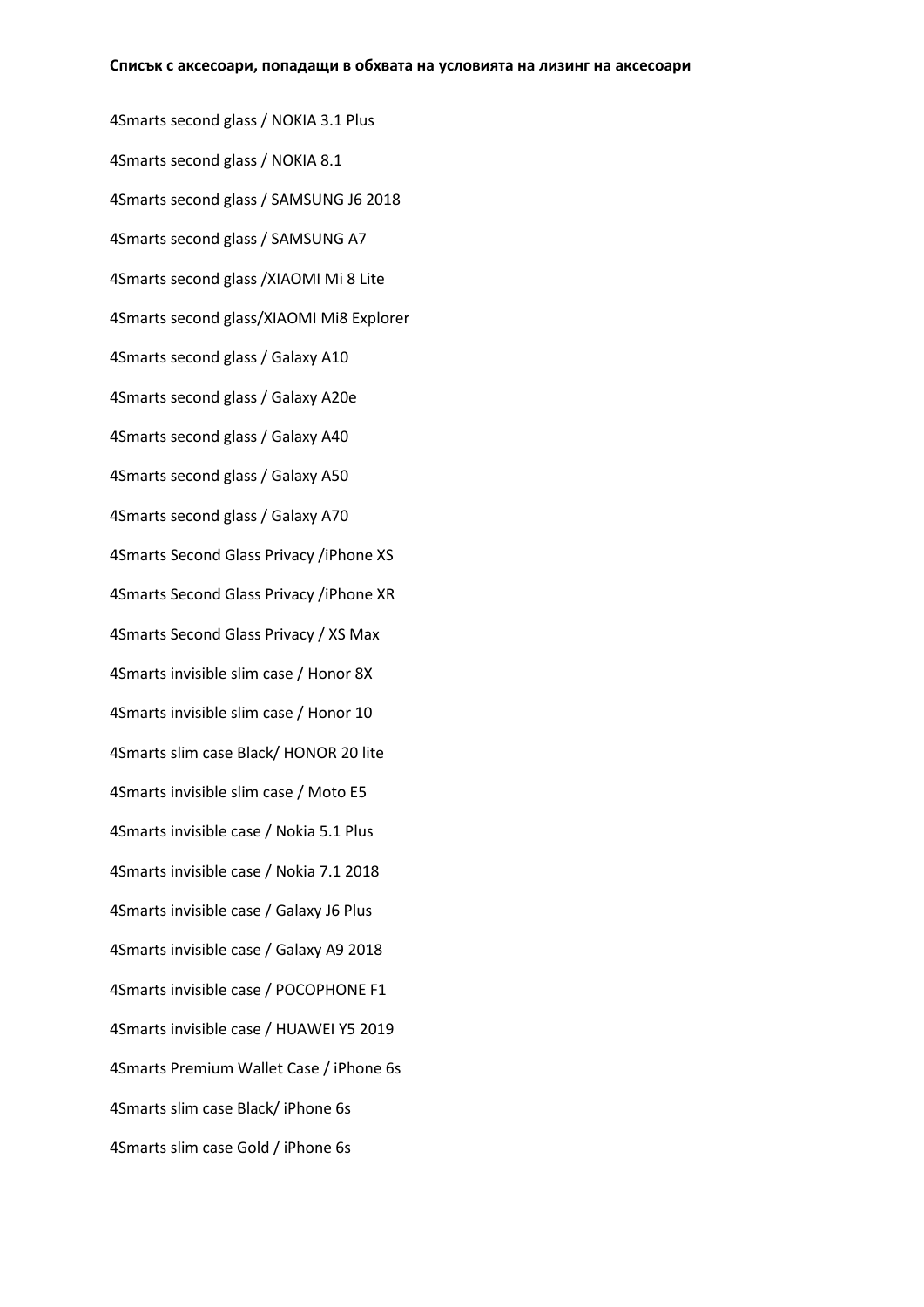4Smarts slim case Black/ iPhone XR 4Smarts slim case Gold / iPhone XR 4Smarts slim case Black/ iPhone XS 4Smarts slim case Gold / iPhone XS 4Smarts slim case Black/ iPhone XS Max 4Smarts slim case Gold / iPhone XS Max 4Smarts slim case Black / HUAWEI Y5 2018 4Smarts slim case Blue / HUAWEI Y5 2018 4Smarts slim case Black / HUAWEI Y6 2018 4Smarts slim case Blue / HUAWEI Y6 2018 4Smarts slim case Gold / HUAWEI Y6 2018 4Smarts case Black/ HUAWEI Y7 Prime 2018 4Smarts case Blue / HUAWEI Y7 Prime 2018 4Smarts case Black/ HUAWEI P Smart 2019 4Smarts case Blue / HUAWEI P Smart 2019 4Smarts case Black/ HUAWEI Mate 20 Lite 4Smarts Wallet Case/ HUAWEI Mate 20 Lite 4Smarts case Blue/ HUAWEI Mate 20 Lite 4Smarts case Gold / HUAWEI Mate 20 Lite 4Smarts slim case Black/HUAWEI Y6 2019 4Smarts slim case Blue / HUAWEI Y6 2019 4Smarts slim case Purple /HUAWEI Y6 2019 4Smarts slim case Black/HUAWEI Y7 2019 4Smarts slim case Blue / HUAWEI Y7 2019 4Smarts Hard Cover Ibiza / HUAWEI P30 4Smarts slim case Black/HUAWEI P30 Lite 4Smarts slim case Blue /HUAWEI P30 Lite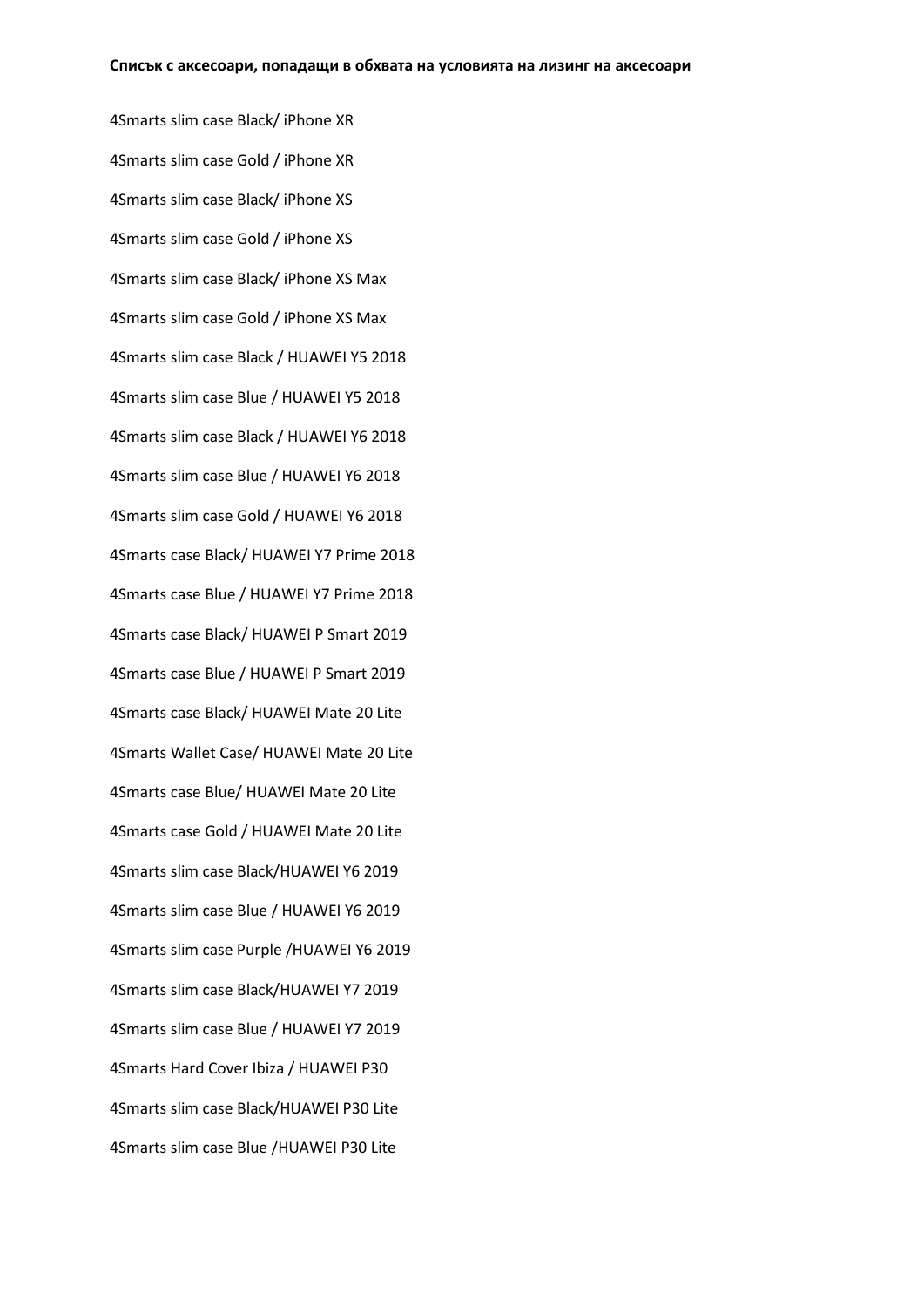4Smarts slim case Purple/HUAWEI P30 Lite 4Smarts slim case Black /MEIZU M6T 4Smarts slim case Gold /MEIZU M6T 4Smarts slim case Black / MEIZU M8 4Smarts slim case Blue / MEIZU M8 4Smarts slim case Black / NOKIA 2.1 2018 4Smarts slim case Blue / NOKIA 2.1 2018 4Smarts slim case Black/ NOKIA 3.1 Plus 4Smarts slim case Gold / NOKIA 3.1 Plus 4Smarts slim case Black / NOKIA 5.1 Plus 4Smarts case Black / SAMSUNG J4 Plus 4Smarts case Gold / SAMSUNG J4 Plus 4Smarts case Purple / SAMSUNG J4 Plus 4Smarts case Black / SAMSUNG J6 Plus 4Smarts case Gold / SAMSUNG J6 Plus 4Smarts slim case Black /SAMSUNG A6 2018 4Smarts slim case Gold / SAMSUNG A6 2018 4Smarts Premium Wallet Case / SAMSUNG A7 4Smarts slim case Black /Galaxy A10 Blue 4Smarts slim case Blue/Galaxy A10 Purple 4Smarts slim case Black/Galaxy A20e 4Smarts slim case Blue / Galaxy A20e 4Smarts slim case Purple / Galaxy A20e 4Smarts slim case Black/Galaxy A40 4Smarts slim case Blue / Galaxy A40 4Smarts slim case Black/Galaxy A50 4Smarts slim case Blue / Galaxy A50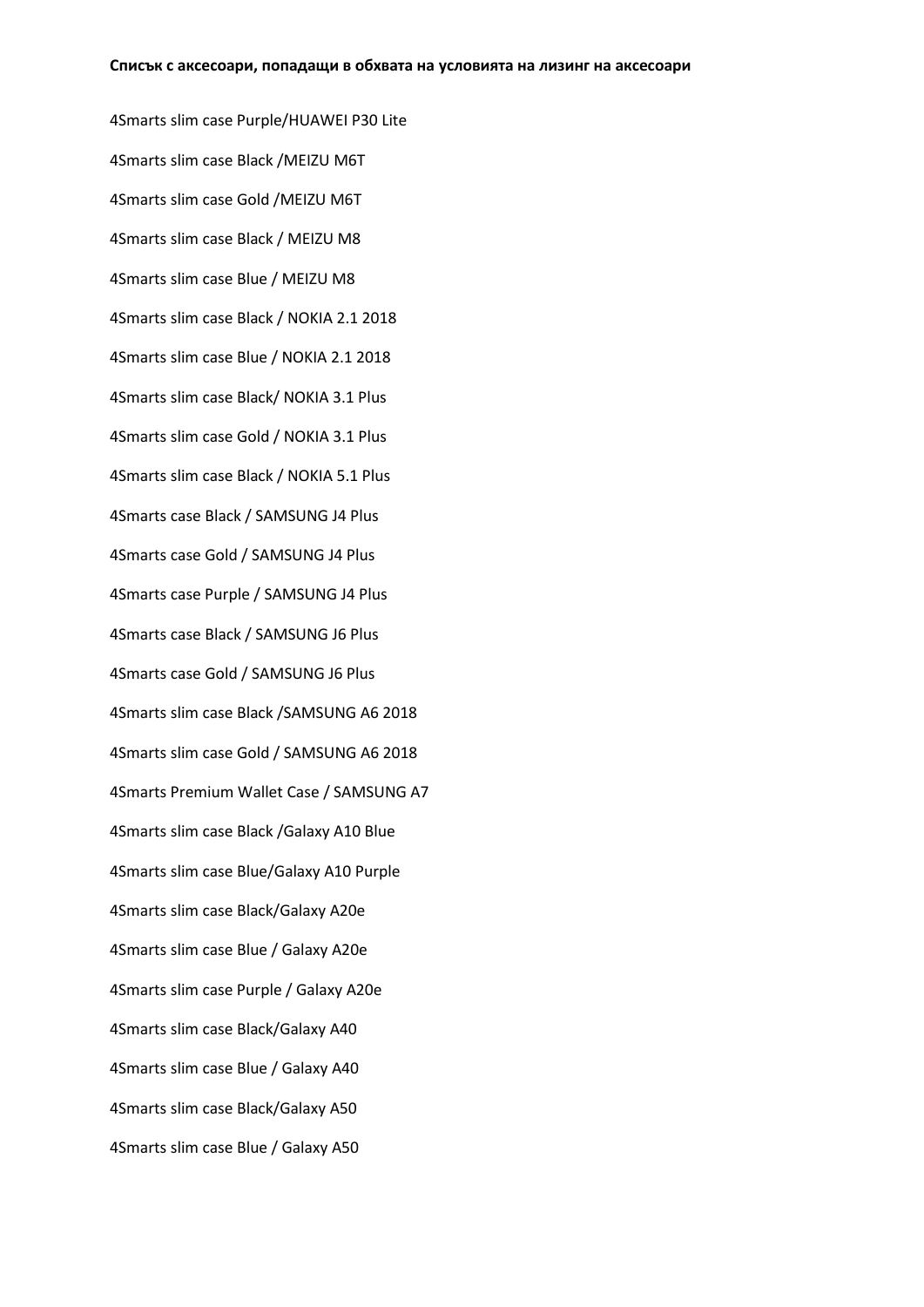4Smarts slim case Black/Galaxy A70 4Smarts slim case Blue /Galaxy A70 4Smarts case Black / XIAOMI Redmi 6A 4Smarts slim case Gold / XIAOMI Redmi 6A 4Smarts slim case Blue / XIAOMI Redmi 6A 4Smarts slim case Blue / POCOPHONE F1 4Smarts case Black / XIAOMI Mi 8 Lite CELLY Gelskin trans cover /iPhone 7 CELLY TPU cover iPhone 8 /Black CELLY TPU cover iPhone 8 /BE CELLY Wally case iPhone 8 /Black CELLY TPU cover iPhone 8 Plus /Black CELLY Wally case iPhone 8 Plus /Black CELLY Armor cover iPhone X /Black CELLY Hexagon cover iPhone X /Black CELLY Laser Matt cover iPhone X /Silver CELLY Wally case iPhone X /Black CELLY Gelskin trans cover /iPhone XS CELLY Gelskin trans cover /iPhone XR CELLY Gelskin trans cover /iPhone XS Max CELLY Armor trans cover /iPhone X/XS CELLY Armor Black cover /iPhone XR CELLY Armor Black cover /iPhone XS Max CELLY Prestige Black Flip iPhone X/XS CELLY Prestige Black Flip /iPhone XR CELLY Prestige Black Flip /iPhone XS Max CELLY Laser Matt Blue cover /iPhone X/XS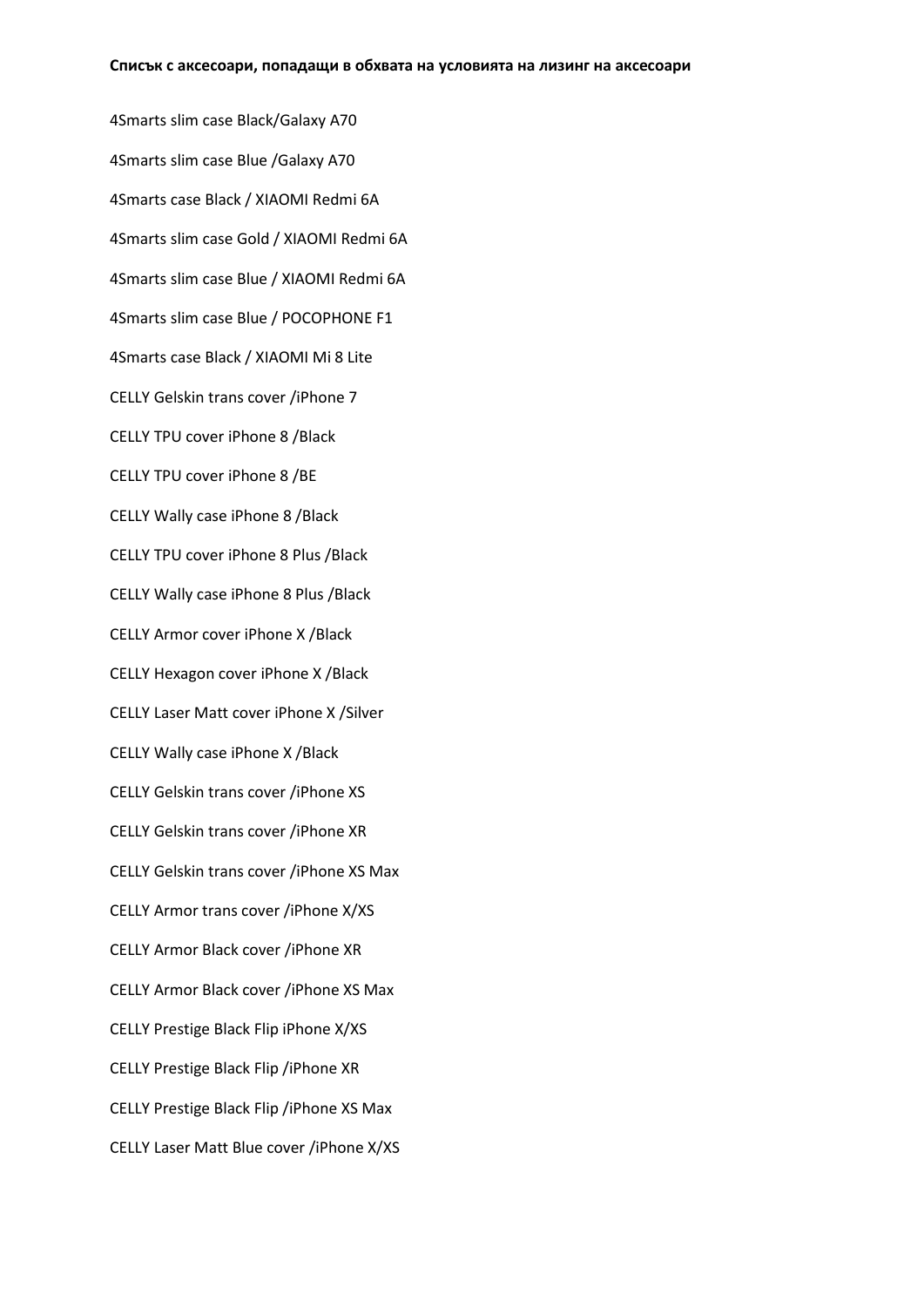CELLY Laser Matt Blue cover /iPhone XR CELLY LaserMatt Blue cover/iPhone XS Max CELLY Feeling case iPhone XS /Red CELLY Feeling case iPhone XR /Red CELLY Feeling case iPhone XS Max /Red CELLY Feeling case iPhone XS /Black CELLY Feeling case iPhone XR /Black CELLY Feeling case iPhone XS Max /Black APPLE iPhone 8/7 Leather Case - Blue APPLE iPhone X Leather Folio - Black APPLE iPhone X Leather Case - Red APPLE Silicone Case Blue /iPhone XS Max APPLE Silicone Case Red /iPhone XS Max APPLE Leather Case Brown /iPhone XS Max APPLE Leather Case Red /iPhone XS Max 4Smarts 2in1 Display Cleaner Tribe USB Flash 16GB Stuart Tribe USB Flash 16GB R2-D2 Tribe USB Flash 16GB Darth Vader Tribe USB Flash 16GB TFA Stormtrooper Tribe USB Flash 16GB Yoda the Wise Tribe USB Flash 16GB Ironman MyKi Touch wristband - Blue MyKi Touch wristband - Green MyKi Touch wristband - Yellow MyKi Touch wristband - Red MyKi Touch wristband - Black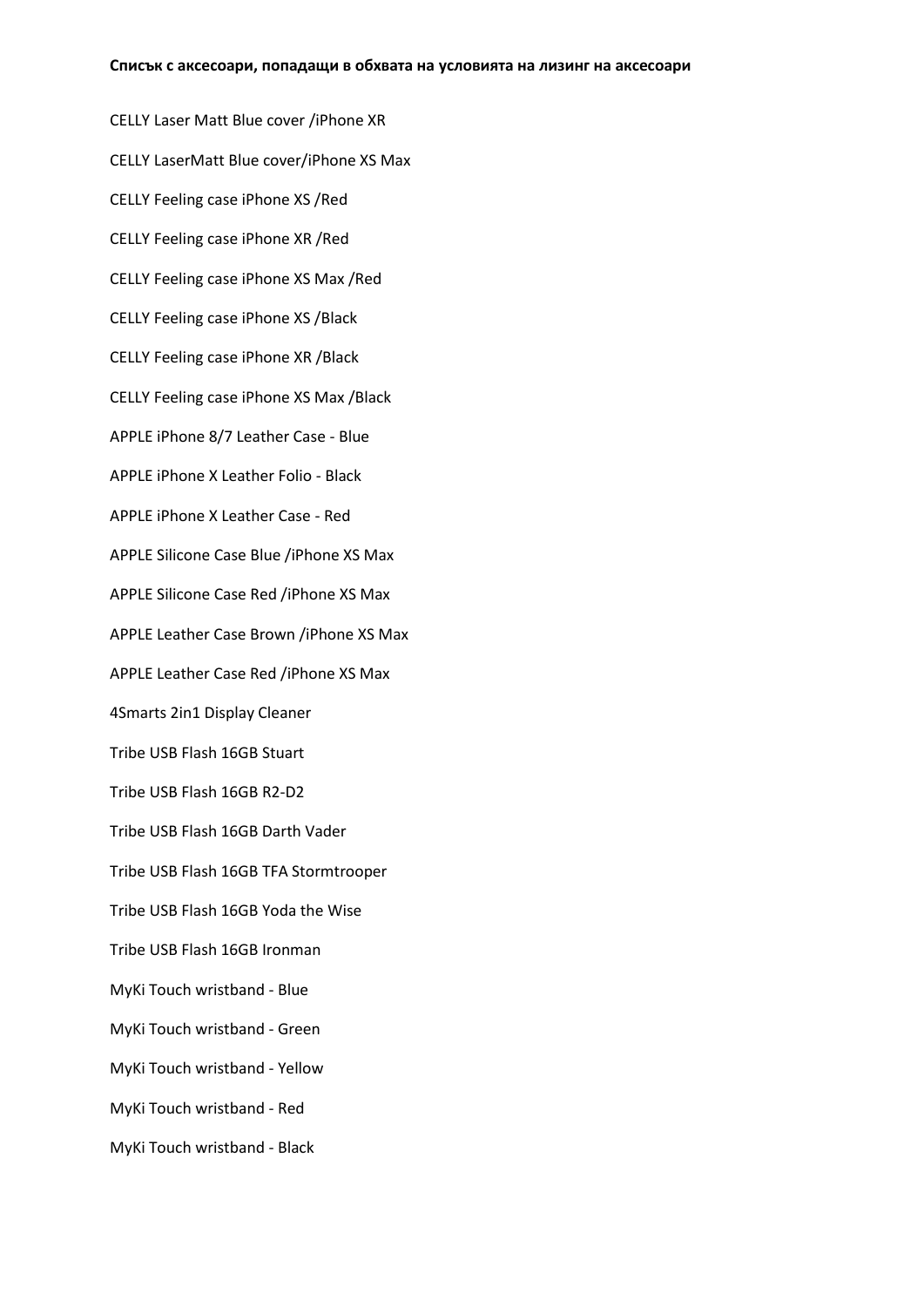MyKi Touch necklace - Blue MyKi Touch necklace - Green MyKi Touch necklace - Yellow MyKi Touch necklace - Red Special stand+Cable lock for tablet Flip case за HONOR 10 Trans back cover за HONOR 7A Flip case за таблет Prestigio 8" Fenda Spiro stereo headphones MOTOROLA Pulse Max stereo headphones Defender Pulse 426 stereo headphones Nut Тracker LENOVO Power Bank MP1060 10000 mAh Tesla Power Bank 2500 mAh Transcend 32GB mirco SD WITH ADAPTER Selfie stick 105 cm /Bluetooth control SONY стерео Bluetooth H/F SBH20 /black SONY стерео Bluetooth H/F SBH20 /white ENERGIZER 12V 5W Charger за iPhone 5/6 ENERGIZER 220V 5W Charger за iPhone 5/6 MAXELL 64GB microSD + adapter /Class 10 ENERGIZER 12V microUSB, 1000 mA, fixed OXO City кожен калъф M / черен SAMSUNG Wireless Charger за Galaxy S6 /ч ENERGIZER Lightning Cable (MFI) black ENERGIZER Lightning Cable (MFI) white HAMA Lightning Cable, 1.5m, MFI, black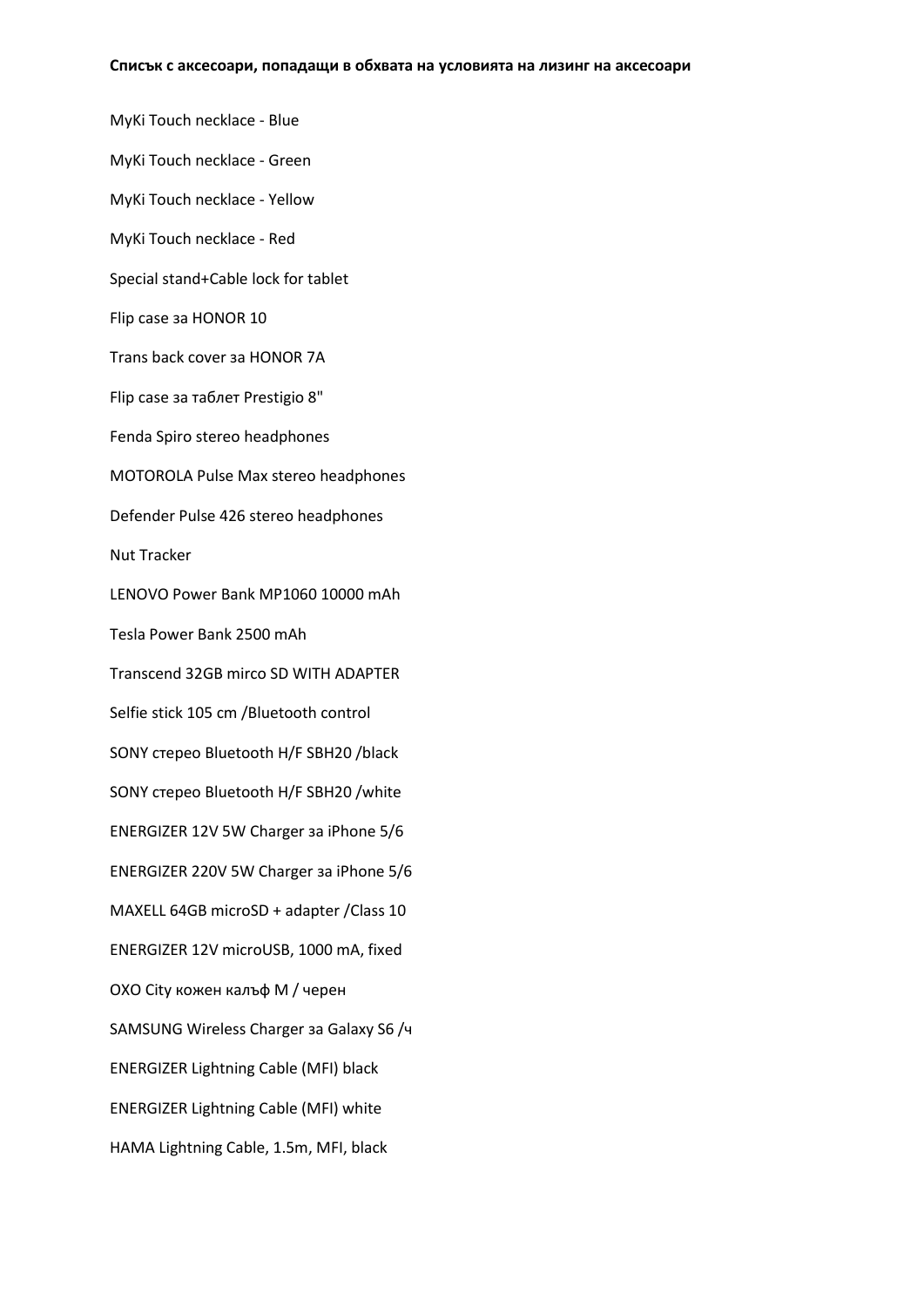HAMA Lightning Cable, 1.5m, MFI, white HAMA Flexi-Slim microUSB кабел / син HAMA Flexi-Slim microUSB кабел / зелен HAMA Flexi-Slim microUSB кабел / червен MAXELL стерео слушалки EC MIC син ENERGIZER Lightning Cable (MFI) purple MAXELL BT Speaker MXSP-BT01 mini /white MAXELL BT Speaker MXSP-BT01 mini /blue MAXELL BT Speaker MXSP-BT01 mini /pink ENERGIZER Tempered Glass SAMSUNG J5 Transcend Pre. 32GB microSD cl10 60MB/s Jabra Style /Black ENERGIZER Tempered Glass / iPhone 7 ENERGIZER Temp. Glass / HUAWEI P9 Lite ENERGIZER Temp. Glass SAMSUNG J5 (2016) Coolpad Big Boy 10000 mAh /Champagne LEXAR 32GB microSD Class10 with adapter CELLY Laser cover iPhone 7 Gold CELLY Laser cover iPhone 7 Dark Silver CELLY Armor cover iPhone 7 Trans CELLY Armor Mirror cover iPhone 7 Gold CELLY Armor Mirror cover iPhone 7 Silver CELLY Armor cover iPhone 7 Plus Trans ENERGIZER Temp. Glass / SAMSUNG J3 2016 ENERGIZER Temp. Glass / SAMSUNG A5 2017 ENERGIZER Temp. Glass / HUAWEI P10 Lite OXO trans soft cover / HUAWEI Y6 2017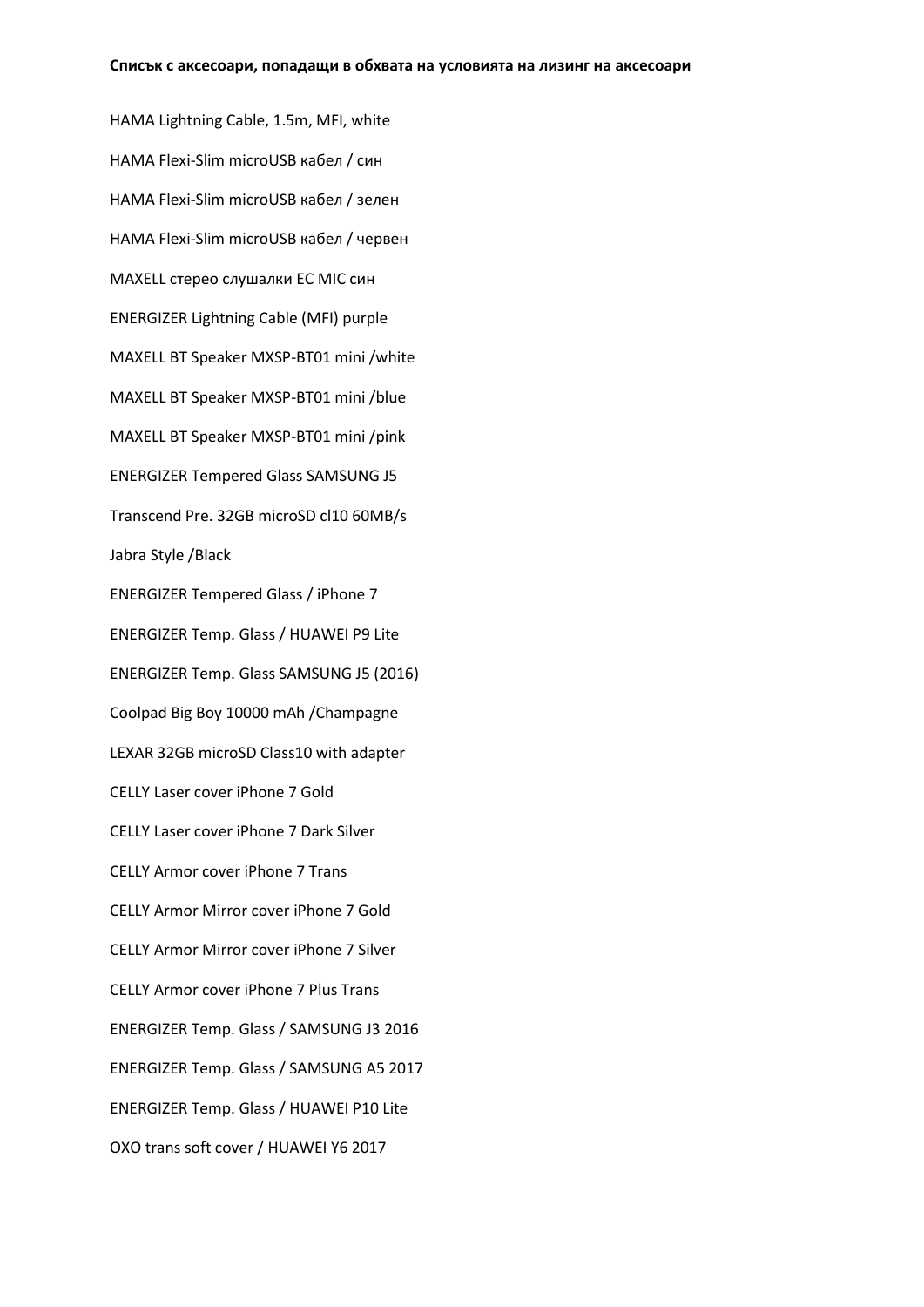OXO trans soft cover HUAWEI P9 Lite mini HAMA USB 2.0 OTG кабел, microUSB OXO trans soft cover / SAMSUNG J5 2017 iMUCA Air Black Cover/XIAOMI Redmi Note5 iMUCA Air Black Cover / HONOR 7A OXO trans soft cover / Honor 7A OXO trans soft cover / SONY Xperia XA2 MEIZU Thin Protective Trans Cover for M6 SAMSUNG Jelly cover J7 (2017) / Black 4Smarts case Black / SAMSUNG J6 2018 4Smarts case Gold / SAMSUNG J6 2018 4Smarts case Purple / SAMSUNG J6 2018 SAMSUNG WirelessFastCharge Stand NG930/w ENERGIZER Ultimate Car 12V (2xUSB, 3.4A) CELLY Tempered Glass 2D / Galaxy S8 SAMSUNG ClearView Stand - S8 Plus /Black SAMSUNG ClearView Stand - S8 /Black CL Temp Glass 3D /Galaxy S8 Black HAMA Clear Cover / SONY XA2 HAMA Clear Cover / SONY XA2 Ultra iMUCA Air Black Cover / XIAOMI Redmi S2 ENERGIZER Temp. Glass / SAMSUNG A6 Plus OXO trans soft cover / SAMSUNG J3 2017 OXO black soft cover / SAMSUNG J3 2017 OXO trans soft cover / SAMSUNG A6 Plus 4Smarts slim case Black / SAMSUNG A7 4Smarts slim case Gold / SAMSUNG A7